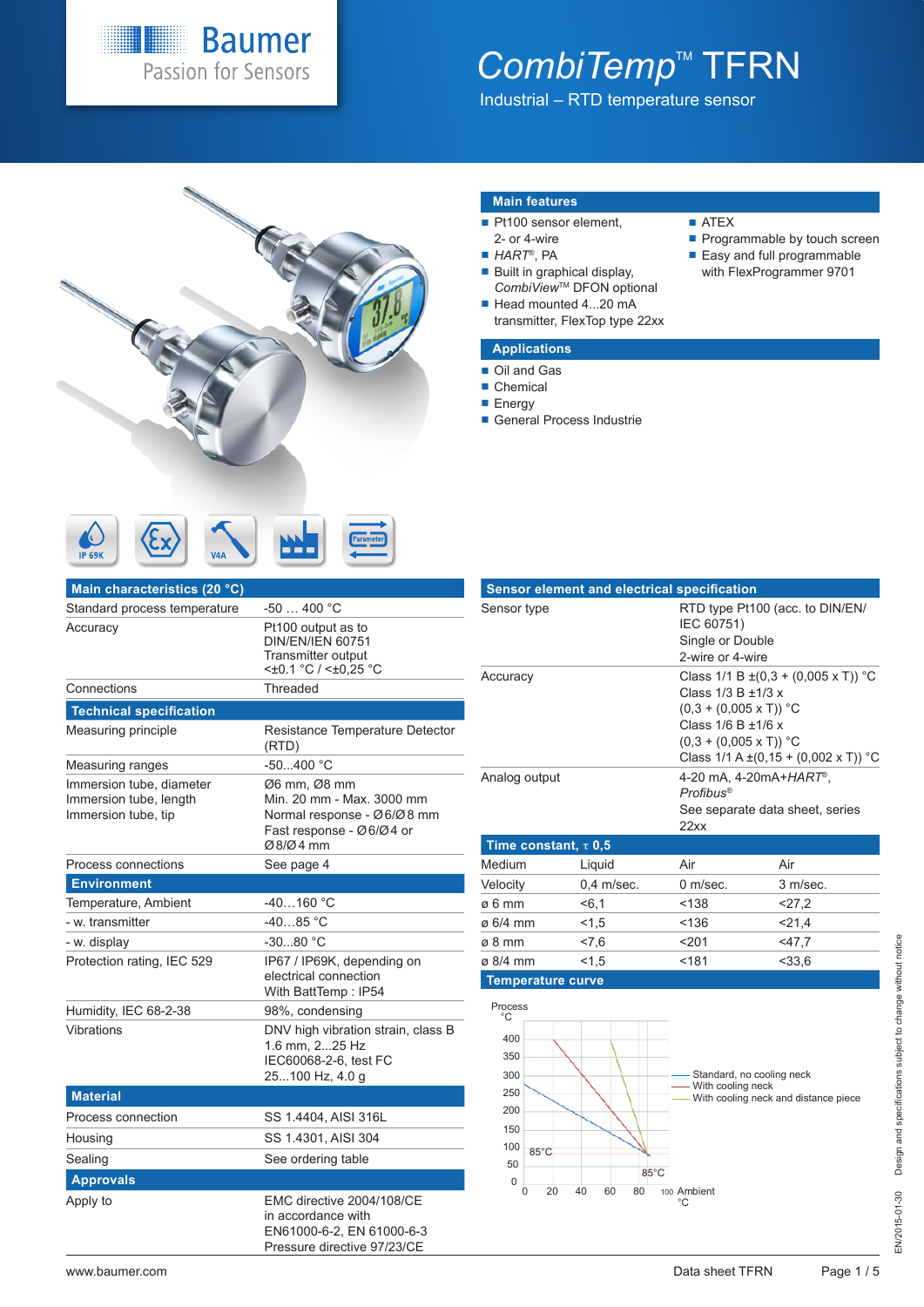Industrial – RTD temperature sensor

**Transmitter, type FlexTop 2221 - Standard**

Input Pt100 / Pt1000 (universal)

Output 4...20 mA / HART

### **Technical Data**

| Transmitter, type FlexTop 2202 - Standard                      |                             |  |
|----------------------------------------------------------------|-----------------------------|--|
| Input                                                          | Pt100                       |  |
| Output                                                         | $420$ mA                    |  |
| Accuracy                                                       |                             |  |
| Input                                                          | $< 0.25$ °C                 |  |
| Output                                                         | $<$ 0.1% signal span (16mA) |  |
| Range                                                          | $-200850^{\circ}$ C         |  |
| Minimum span                                                   | $25^{\circ}$ C              |  |
| Supply                                                         | 8.35 VDC                    |  |
| Programmability                                                | By FlexProgrammer 9701      |  |
| For further information please see data sheet for FlexTop 2202 |                             |  |

| <b>Transmitter, type FlexTop 2211 - Performance</b>            |                             |  |
|----------------------------------------------------------------|-----------------------------|--|
| Input                                                          | Pt100 / Pt1000 (universal)  |  |
| Output                                                         | $420$ mA                    |  |
| Accuracy                                                       |                             |  |
| Input                                                          | $< 0.1$ °C                  |  |
| Output                                                         | $<$ 0.1% signal span (16mA) |  |
| Range                                                          | $-200850^{\circ}$ C         |  |
| Minimum span                                                   | $25^{\circ}$ C              |  |
| Supply                                                         | 835 VDC                     |  |
| Programmability                                                | By FlexProgrammer 9701      |  |
| For further information please see data sheet for FlexTop 2211 |                             |  |

### **Display DFON**

| <b>Type</b>     | <b>Graphically LCD</b>                                                          |
|-----------------|---------------------------------------------------------------------------------|
| Front glass     | Polycarbonate                                                                   |
| Display modes   | 8 modes, programmable, e.g.<br>value, bar graph, analogue, tank<br>illustration |
| Background      | White, green, red - programmable                                                |
| Measuring range | $-999999999$                                                                    |
| Digit height    | Max. 22 mm                                                                      |
| Accuracy        | 0.1% @ ambient -1070 °C                                                         |
| Voltage drop    | 4V.6.5V                                                                         |
| Output          | 2 configurable relay output, 60 Vp.<br>75 mA                                    |
| Programming     | Touch screen or FlexProgrammer<br>9701                                          |

Further information can be found in separate data sheet for DFON, D21.09.

| <b>Electrical connections</b> |
|-------------------------------|
|                               |





**3** Pt100 – 2

|  |  | וו ב, ט−ושווי |  |  |  |
|--|--|---------------|--|--|--|
|  |  |               |  |  |  |







**8** N.C. **8** N.C.



|                | <b>Transmitter</b> |                          |  |
|----------------|--------------------|--------------------------|--|
| 1              |                    | +24VDC / - 420mA         |  |
| $\overline{2}$ |                    | $-24VDC/+420mA$          |  |
| 1              |                    | Red clip (FlexProgramme  |  |
| $\overline{2}$ |                    | Black clip (FlexProgramm |  |
|                | Display            |                          |  |
|                |                    | $+420$ mA                |  |
|                | $\overline{2}$     | $-420$ mA                |  |
|                |                    | Relay 1                  |  |
|                |                    |                          |  |

|       | Relay 1                     |
|-------|-----------------------------|
| 5     | Relay 2                     |
| 6     | Relay 2                     |
| Com 1 | Red clip (FlexProgrammer)   |
| Com 2 | Black clip (FlexProgrammer) |

| Accuracy                                                       |                                                  |
|----------------------------------------------------------------|--------------------------------------------------|
| Input                                                          | $< 0.1$ °C                                       |
| Output                                                         | <0.1% signal span (16mA)                         |
| Range                                                          | $-200850^{\circ}$ C                              |
| Minimum span                                                   | $25^{\circ}$ C                                   |
| Supply                                                         | 835 VDC                                          |
| Programmability                                                | By FlexProgrammer 9701<br>By HART terminal/modem |
| For further information please see data sheet for FlexTop 2221 |                                                  |
| Transmitter, type FlexTop 2231 - Performance                   |                                                  |
| Input                                                          | Pt100 / Pt1000 (universal)                       |
| Output                                                         | Profibus PA                                      |
| Accuracy                                                       |                                                  |
| Input                                                          | $< 0.1$ °C                                       |
| Range                                                          | $-200850^{\circ}$ C                              |
| Minimum span                                                   | $25^{\circ}$ C                                   |
| Supply                                                         | 932 VDC                                          |
| Programmability                                                | By FlexProgrammer 9701                           |
| For further information please see data sheet for FlexTop 2231 |                                                  |
| <b>BattTemp</b>                                                |                                                  |
| <b>Type</b>                                                    | <b>LCD</b>                                       |
| Front glass                                                    | Polycarbonate                                    |
|                                                                |                                                  |

| i iviit ykäss         | i vivuaivviidlu                      |
|-----------------------|--------------------------------------|
| Temperature<br>sensor | Pt-100, 2-wire (DIN/EN/IEC<br>60751) |
| Power supply          | Battery 1,5 V, type AA               |
| Range                 | $-200850^{\circ}$ C                  |
| Measuring range       | $-99999999$                          |
| Unit                  | °C                                   |
| Digit height          | $11.5$ mm.                           |
| Accuracy              |                                      |
| $-200-51^{\circ}C$    | $+/-$ 0.6 $+/-$ 1 digit              |
| $-50300^{\circ}C$     | $+/-$ 0.3 $+/-$ 1 digit              |
| $301850^{\circ}$ C    | $+/-$ 0,6 $+/-$ 1 digit              |
|                       |                                      |

For further information please see datasheet for BattTemp

Cable gland

**4** Pt100 – 2<br>**5** N.C. N.C. **N.C.**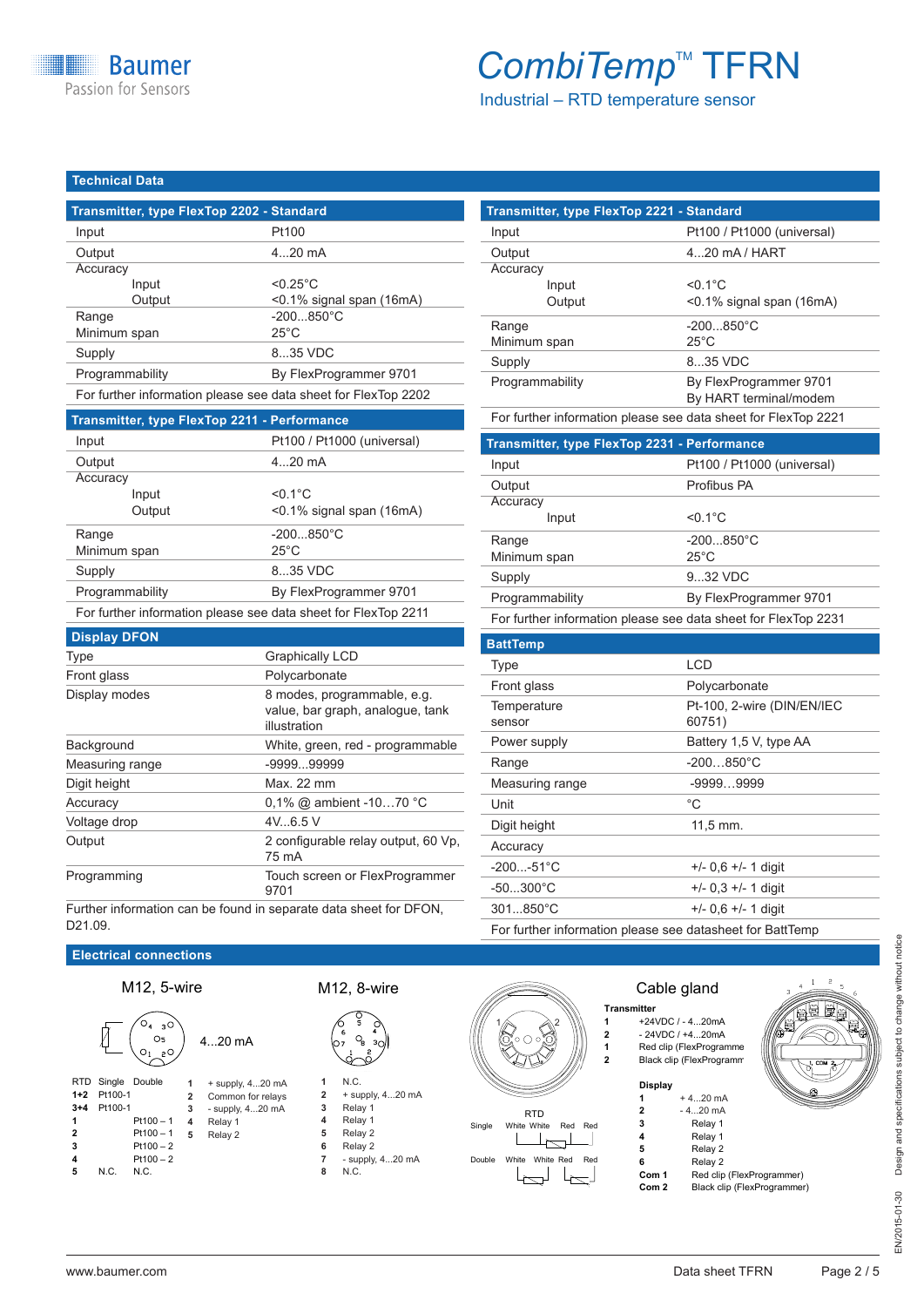Industrial – RTD temperature sensor

### **ATEX data for temperature transmitters and displays**

| Transmitter, type FlexTop 2202 - ATEX     |                                                                        |  |  |
|-------------------------------------------|------------------------------------------------------------------------|--|--|
| Approval                                  | Ex ia IIC T5/T6, ATEX II 1G<br>Ex nA II T5, ATEX II 3G                 |  |  |
| Supply                                    | 828 VDC                                                                |  |  |
| Internal inductivity<br>Internal capacity | $L \leq 10 \mu H$<br>$C \leq 10$ nF                                    |  |  |
| Temperature class                         | $T1T5: -40 <$ Tamb < 85°C<br>$-40 <$ Tamb < 50 $^{\circ}$ C<br>T6:     |  |  |
| Barrier data                              | $U: \leq 28$ VDC<br>$\vert \cdot \vert \leq 0.1$ A<br>$P: \leq 0.75$ W |  |  |

| Transmitter, type FlexTop 2211 - ATEX     |                                                                  |  |
|-------------------------------------------|------------------------------------------------------------------|--|
| Approval                                  | Ex ia IIC T5/T6, ATEX II 1G<br>Ex nA II T5, ATEX II 3G           |  |
| Supply                                    | 6.530 VDC                                                        |  |
| Internal inductivity<br>Internal capacity | $L \leq 1.5$ µH<br>$C \leq 5$ nF                                 |  |
| Temperature class                         | $T1T5: -40 <$ Tamb <85°C<br>$-40 <$ Tamb $< 50^{\circ}$ C<br>T6: |  |
| Barrier data                              | $U: \leq 30$ VDC<br>I: ≤ 0.1A<br>$P: \leq 0.75$ W                |  |

### **Display DFON - ATEX**

### **ATEX Gas ia and for ATEX Dust ia**

| Approval Gas Zone 0/1<br>Dust Zone 20/21 | Ex II 1 G, Ex ia IIC T5 Ga<br>《Ex》 II 1 D, Ex ia IIIC T100°C Da        |
|------------------------------------------|------------------------------------------------------------------------|
| Voltage drop                             | $4.56.5$ VDC<br>$\mathsf{U}_{\underbar{\mathrm{Disp}}}$                |
| Temperature class                        | $L_i \leq 1.5$ µH<br>$C \leq 5$ nF                                     |
| Temperature class                        | $T1T5$ Zone 0 and 20<br>$-2060 °C$<br>Zone 1/2 and 21/22<br>$-4065 °C$ |
| Internal inductivity                     | <10 µH                                                                 |
| Internal capacity                        | C,<br>$<$ 15 nF                                                        |
| Barrier data                             | $30$ VDC<br>U,<br>< 0.1 A<br>ı,<br>P,<br>< 0.75 W                      |
| <b>ATEX Gas nA</b>                       |                                                                        |
| Approval Gas Zone 2                      | <sup>(</sup> ଧଧ∕ II 3 G, Ex nA II T5                                   |

| <b>Transmitter, type FlexTop 2221 - ATEX</b> |                                                                                                   |  |
|----------------------------------------------|---------------------------------------------------------------------------------------------------|--|
| Approval                                     | Ex ia IIC T5/T6, ATEX II 1G<br>Ex nA II T5, ATEX II 3G                                            |  |
| Supply                                       | 830 VDC (Ex nA : 1230 VDC)                                                                        |  |
| Internal inductivity<br>Internal capacity    | $L_s \leq 15$ µH<br>$C_{\rm i} \leq 5$ nF                                                         |  |
| Temperature class                            | $T1T5: -40 <$ Tamb < 85°C<br>$T6: -40 <$ Tamb $< 50^{\circ}$ C                                    |  |
| Barrier data                                 | $U: \leq 30$ VDC<br>$\vert \cdot \vert \leq 0.1$ A<br>$P: \leq 0.75$ W                            |  |
| <b>Transmitter, type FlexTop 2231 - ATEX</b> |                                                                                                   |  |
| Approval                                     | Ex ia IIC T5/T6, ATEX II 1G<br>Ex nA II T5, ATEX II 3G                                            |  |
| Internal inductivity<br>Internal capacity    | $L_i \leq 10 \mu H$<br>$C_i \leq 2 nF$                                                            |  |
| Temperature class                            | $T1T4: -40 <$ Tamb < 85°C<br>$T5:$ $-40 <$ Tamb $< 60^{\circ}$ C                                  |  |
| Coupler/link<br>FISCO approved               | U, ≤17.5 VDC<br>$I_{\rm s} \leq 0.275$ A<br>$P_i \leq 0.75$ W<br>$C_i$ $\leq 2nF$<br>$L_i$ ≤10 μH |  |
| Barrier data                                 | U $≤20$ VDC<br>$I_{1} \leq 0.1 A$<br>$P$ $\leq$ 0.75 W<br>$C_i \leq 2nF$<br>L <sub>,</sub> ≤10 μH |  |
| <b>ATEX data for BattTemp</b>                |                                                                                                   |  |
| Approval                                     | Ex ia IIC T5/T6, ATEX II 1G                                                                       |  |

| Temperature class<br>Battery: Energizer Lithium FR6<br>191 AA | T1T4: -10 <tamb<70°c<br>: -10<tamb<50<math>^{\circ}C<br/>T<sub>5</sub></tamb<50<math></tamb<70°c<br> |
|---------------------------------------------------------------|------------------------------------------------------------------------------------------------------|
| Battery: Duracell Alkaline<br><b>MN1500 LR6 AA</b>            | $T1T3: -10<$ Tamb<70 $^{\circ}$ C<br>: -10 <tamb<60<math>^{\circ}C<br/>T4 =</tamb<60<math>           |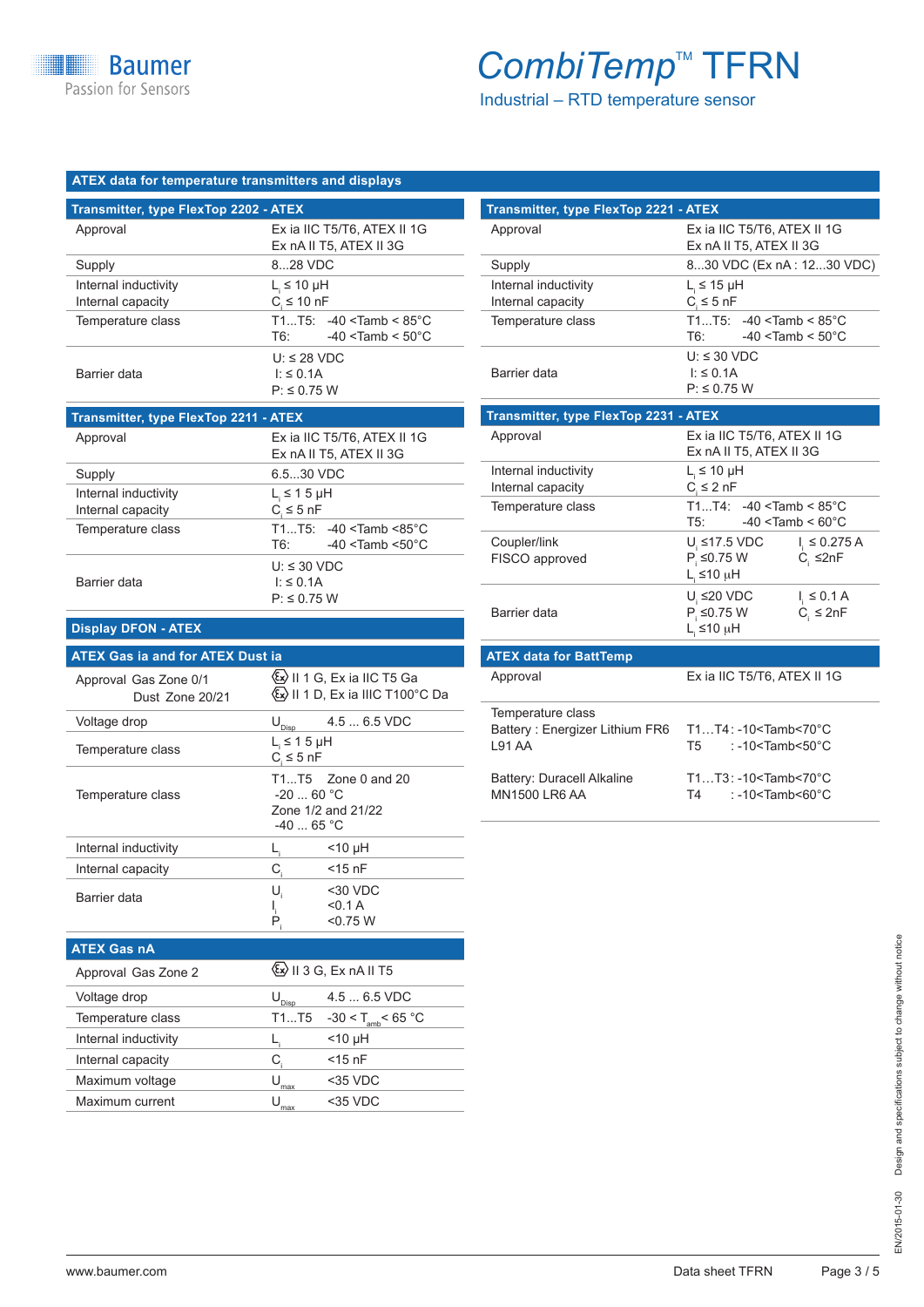

Industrial – RTD temperature sensor

### **Dimensions (mm)**